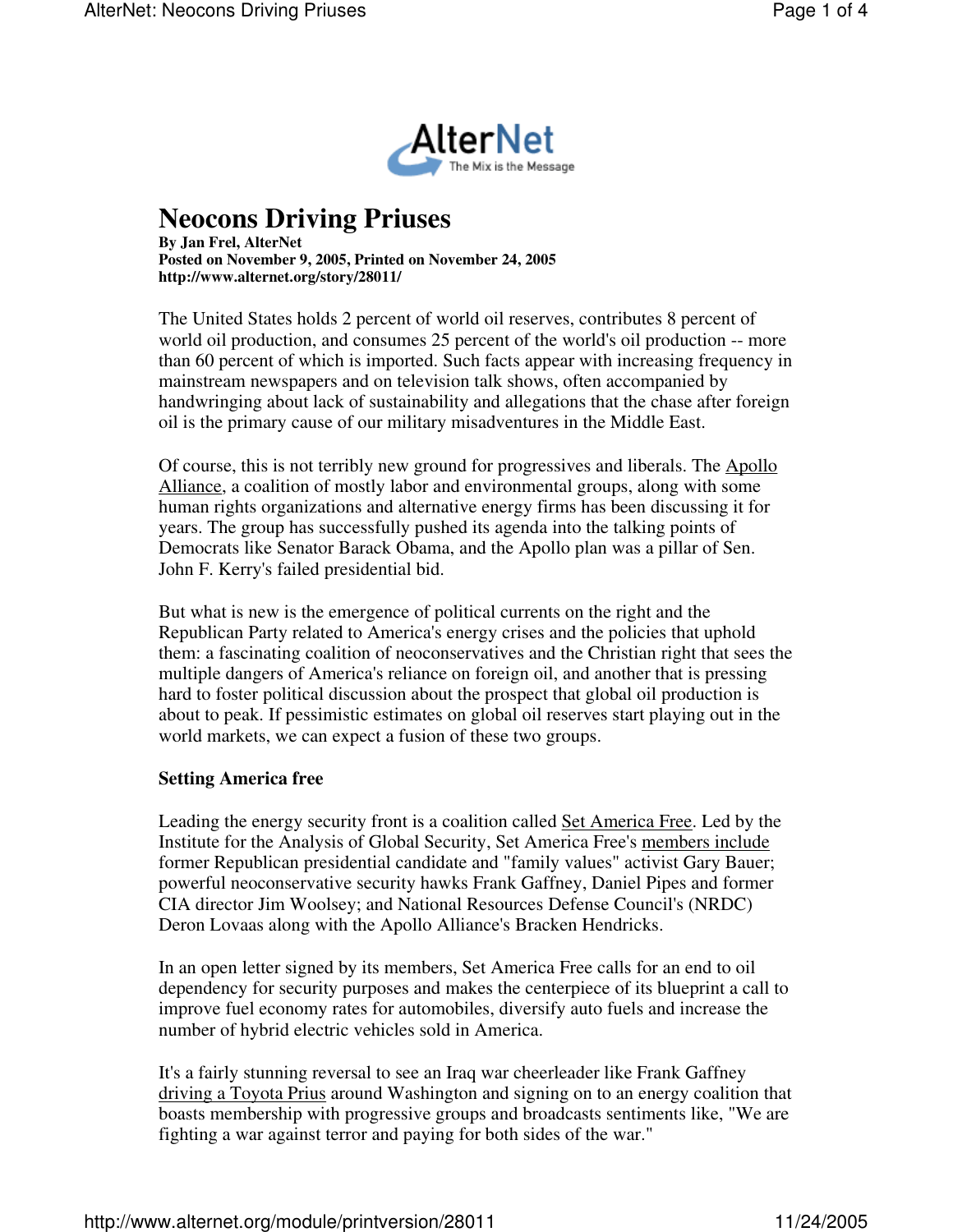But then, it's proof positive that something pretty serious has shaken the conservative establishment.

NRDC's Deron Lovaas said of the motives that brought conservative coalition together, "The hawks are doing this because they want to forestall a conflict with China, and they see competition for petroleum resources as a likely instigator. Gary Bauer's interest is religious freedom for repressed Christian and Jewish minorities in the Middle East. I care about fuel emissions, our massively wasteful transport system, and our security, of course."

Asked whether he hesitated to sign on with Set America free because of the longstanding reputations of its members (Gaffney's complicity in Bush's missile defense, Iraq, and Israeli policies, or Gary Bauer's strident anti-homosexuality and abortion views), Lovaas said, "Politics is about addition. There are tremendous differences between many of the members in this but we all agree about energy security. The kitchen is still way too hot for other environmental groups to sign on, but these supporters [of energy security] shouldn't be ignored."

Lovaas pointed out that the reach of its membership cast a net that progressive energy independence efforts can't reach, and also touches into media that progressives don't have access to. Frank Gaffney for example, has a regular column in the *Washington Times*. Lovaas also said that because of Set America Free, hawkish and conservative Democrat Joe Lieberman has started pushing hard for policies that produce energy independence, drawing interest from the even more conservative Republican senators Sam Brownback and Jeff Sessions. "This thing is moving really fast; the rate of progress some weeks is quite dizzying," Lovaas said.

## **Bartlett at the peak**

The peak oil discussion has been led by ol' fashioned Maryland Republican Representative Roscoe Bartlett, whose eloquent speeches on dwindling petroleum reserves channel Ben Franklin in calling for each American to invent and innovate in their spare time.

The presentation Bartlett gave on peak oil on the floor of the House of Congress last April is one of the most lucid demonstrations on global energy supply and America's dependence on foreign oil around. In it he explains why *Saudi Arabia's* energy grid is one any industrialized country should be jealous of:

Why would Saudi Arabia, with the most oil in the world, be the biggest purchaser of solar panels in the world? The reasons are very simple. These are not dumb people, and they figured out that solar panels were better for them in producing electricity than oil because they had widely distributed communities that were very small. Electrons in a wire are very different than oil in a pipeline.

Put a gallon of oil in a pipeline up at [Alaska's] Prudhoe Bay, and a gallon will come out where it goes on the ship. If we put electrons in a line, which is long enough, nothing will come out in the other end. It is called line loss. And they knew that in their small communities, widely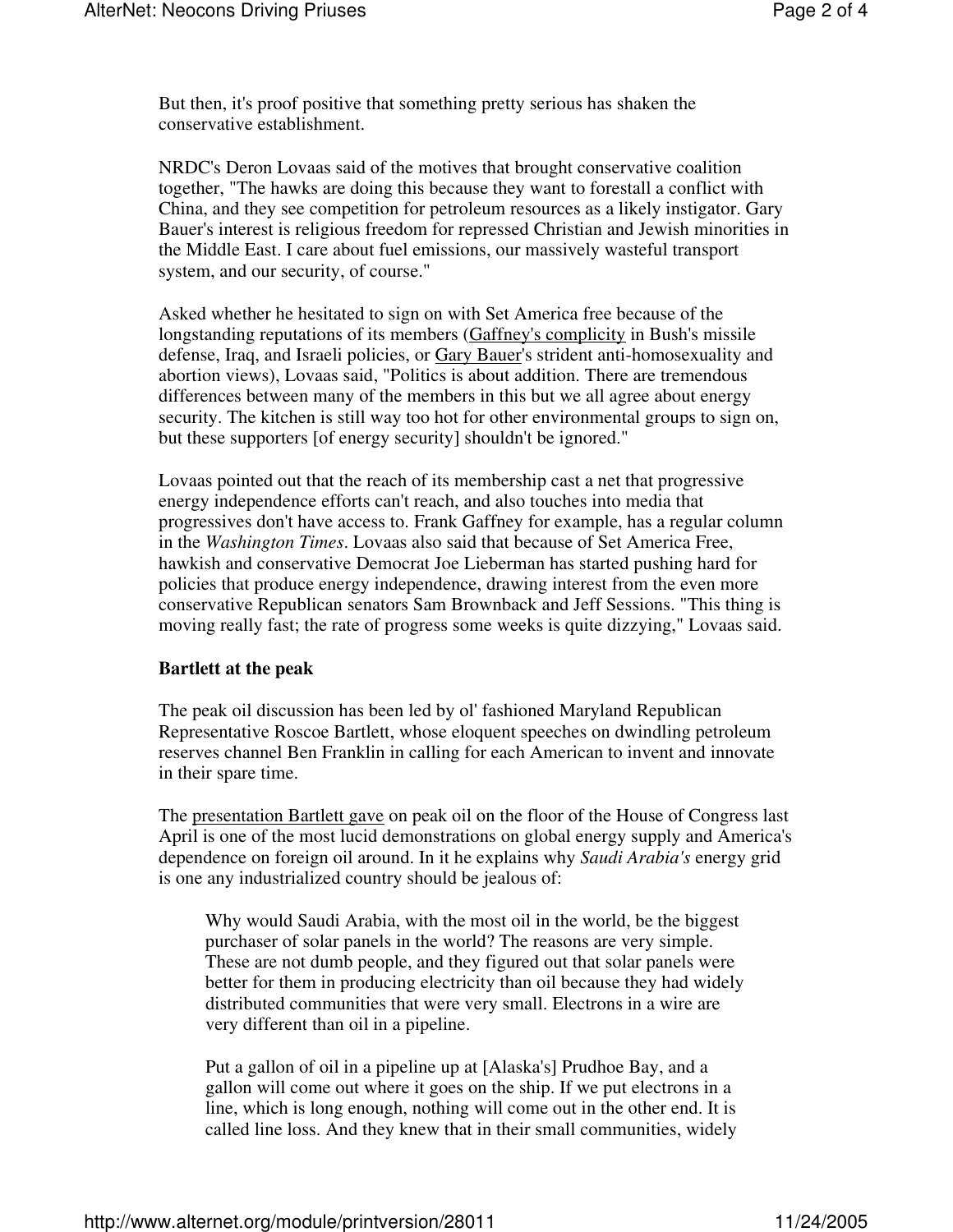distributed, with the enormous line losses they had from big plants, that they would be better off with distributed production.

Bartlett's outspokenness earned him "an extensive discussion" with President Bush last June where he got a chance to vent about coming petroleum shortages. It is interesting that the White House made no mention of it in Bush's schedule, nor has the president spoken of peak oil since.

For an energy conference this September, Bartlett assembled a cast of oil experts such as Matthew Simmons and Richard Heinberg, who have departed from the industry consensus that the world's oil supplies are nowhere near depletion.

Bartlett also led a tiny delegation of six House Republicans this October to demand government attention "to the threats to the U.S. economy and national security posed by global peak oil."

While it's heartening to see Bartlett's willingness to lead on this discussion, Bartlett has been just as outspoken on artificial, industry-manufactured dangers to America, such as Electromagnetic Pulse Attacks (EMPs). This October he addressed the Defense Forum Foundation on the topic of EMPs, which Project on Government Oversight investigator Nick Schwellenbach exposed as the Next Fake Threat to America that defense contractors want \$20-200 billion in federal money for to "harden" critical infrastructure over the next 20 years.

## **Populists for energy independence**

While Gary Bauer, neocons like Frank Gaffney and paleocons like Roscoe Bartlett all have histories that show their motives to be less than altruistic, it's not a bad thing that they are crusading for something environmentalists and energy activists have been working on for decades.

Truth be told, there isn't a popular movement of citizens for energy independence, or much public awareness about peak oil. There's widespread dissatisfaction about the soaring prices of gas costs starting in the summer of 2004, which were further exacerbated by the devastation Hurricanes Katrina and Rita did to our ports and oilrigs in the Gulf of Mexico. As James Howard Kunstler has written, there could be a lot more "awareness" about the frailty of our energy supply this winter as Americans find themselves paying 700 percent more than they did in 2002 to heat their homes, or when Europe stops the shipments of two million barrels of oil and "refined product" a day it's been sending after the hurricanes.

Michael Shellenberger, co-director of the Breakthrough Institute, who co-founded the Apollo Alliance, said of Set America Free that "none of it is very serious about energy independence. They are pushing for the same old fuel economy standards that run right into Detroit and politicians like Michigan Democratic Senator Carl Levin, who has been proposing to bail out the auto industry. A better proposal would be to offer health care for autoworkers in exchange for higher fuel economy standards -- the 'Health Care for Hybrids' idea that Senator Barack Obama and Senator Hillary Clinton are advocating. That proposal demands competitiveness and accountability from the industry.